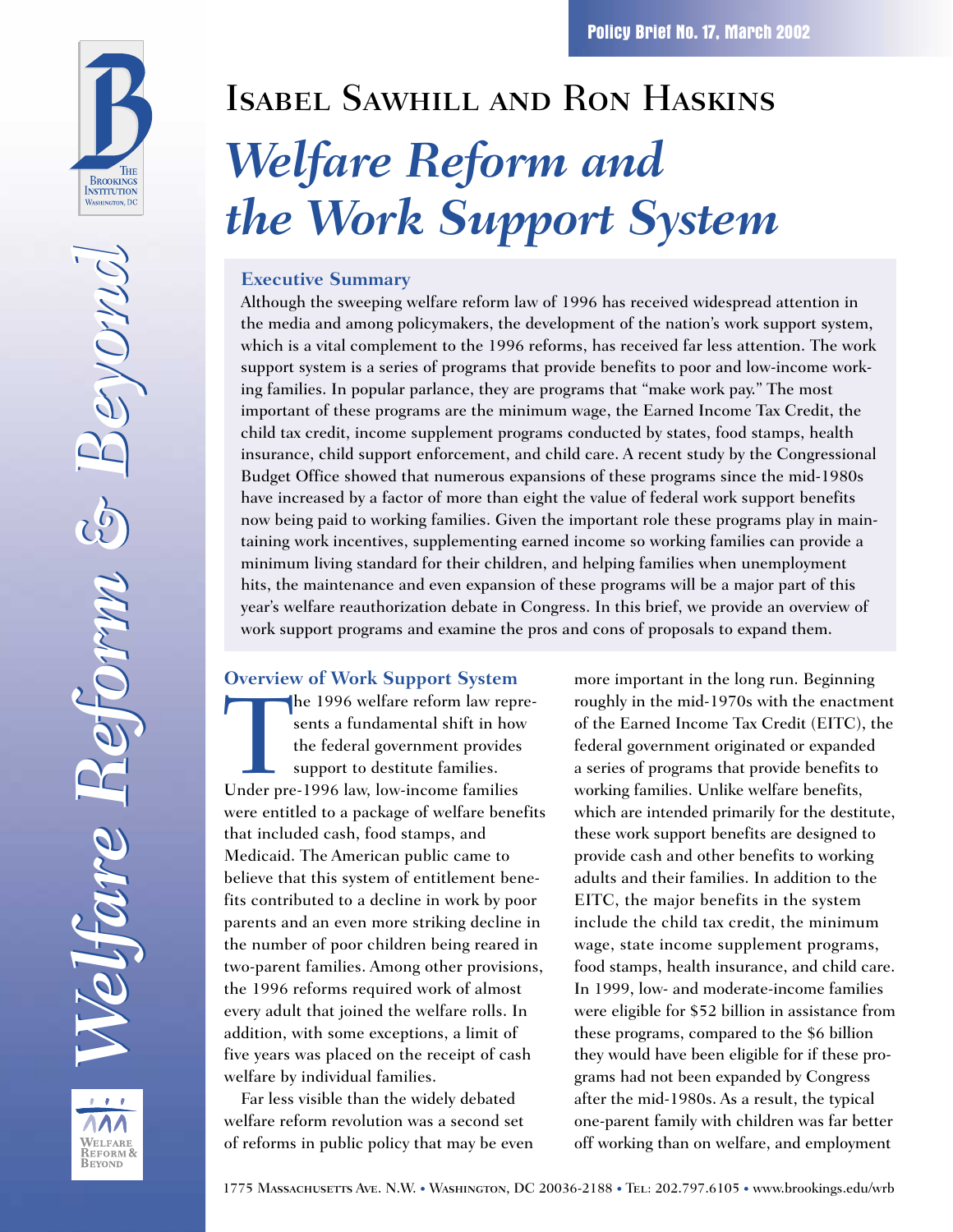*Isabel Sawhill is a senior fellow at The Brookings Institution and a co-director of the Welfare Reform & Beyond initiative. Ron Haskins is a guest scholar at The Brookings Institution, a senior consultant with the Annie E. Casey Foundation, and the senior adviser for welfare policy on the White House Domestic Policy Council.* 

*The Welfare Reform & Beyond initiative is being funded by a consortium of foundations. We gratefully acknowledge support from the Annie E. Casey Foundation, the Ford Foundation, the Foundation for Child Development, the Joyce Foundation, the John D. and Catherine T. MacArthur Foundation, the Charles Stewart Mott Foundation, and the David and Lucile Packard Foundation.*

rates among this group increased dramatically, due to the strong economy of the 1990s, welfare reform, and the availability of these expanded work supports.

This evolution toward a work-based system of support progressed further as a result of state responses to the 1996 welfare law. The sharp drop in caseloads after 1994 freed up funds that states have devoted primarily to supporting work. By fiscal year 2000, only half of total federal and state spending under Temporary Assistance to Needy Families (TANF) was devoted to cash assistance, compared to 70 percent in fiscal 1995, according to Gene Falk of the Congressional Research Service. However, if a recession-induced increase in caseloads requires states to reallocate these funds to pay basic benefits, these investments will almost certainly decline.

The value of these new work support programs at both the federal and state level cannot be overemphasized. The EITC alone provides roughly \$4,000 a year in extra benefits to a low-wage worker with two or more children, and the children remain eligible for Medicaid. The average woman leaving welfare earns about \$7 an hour, or \$13,000 in aftertax income. The combined value of food stamps and the EITC, then, brings her total income up to about \$19,000–enough to boost a single parent family with three or fewer children above the federal poverty line (the poverty threshold for a family of four was about \$18,000 in 2001).

Notwithstanding the expansion of work supports in recent years, advocates for the poor point to the low wages earned by many adults and believe that the next phase of welfare reform should be devoted to ensuring that jobs are available and work more adequately rewarded. Polls show that the public is willing to do more for those who work. Twothirds of the electorate, including 71 percent of Democrats and 63 percent of Republicans, say it is very important for President Bush and the Congress to do more to help those trying to work their way off welfare, according to a poll conducted last spring by Peter D. Hart Associates. Voters rank this goal just below other major concerns such as providing

prescription drug coverage for seniors and improving education.

The ability to make ends meet is especially serious for low-income families who must pay for child care and other work-related expenses, and who have no access to subsidized health insurance through an employer. Child care costs average \$2,000 a year for the 40 percent of working poor families that pay for care, according to a Brookings analysis of Census Bureau data. Because health insurance can easily cost \$6,000 a year or more, most adults in low-income families without employerbased health coverage remain uninsured, although most of the children are covered by federal programs. Current measures of poverty fail to incorporate these realities. Thus, many are advocating for an expanded definition of poverty and a more generous set of supports for low-income working Americans. These supports could include a higher minimum wage, additional income supplements, greater access to subsidized child care, more health care and job training, and a stronger safety net of community service jobs for those unable to find work in the private sector.

The purpose of this policy brief is to provide basic information about the current work support system and to discuss ways in which it might be expanded. A commonly advanced set of policy proposals that would help low-income working families, along with their advantages and disadvantages, is summarized in Table 1 in the last pages of this brief. Many of these policies respond to complaints that the 1996 welfare law placed too much emphasis on reducing caseloads and not enough on reducing poverty.

#### **Goals of Work Support System**

The work support system serves three primary goals. First, it provides incentives for work. Under the pre-1996 welfare system, able-bodied adults who did not work were given benefits, but these benefits were often reduced dollar-for-dollar as earnings increased, leaving adults no better off financially after they went to work. Research now shows that increasing the incentive to work through programs such as the EITC contributes to large increases in employment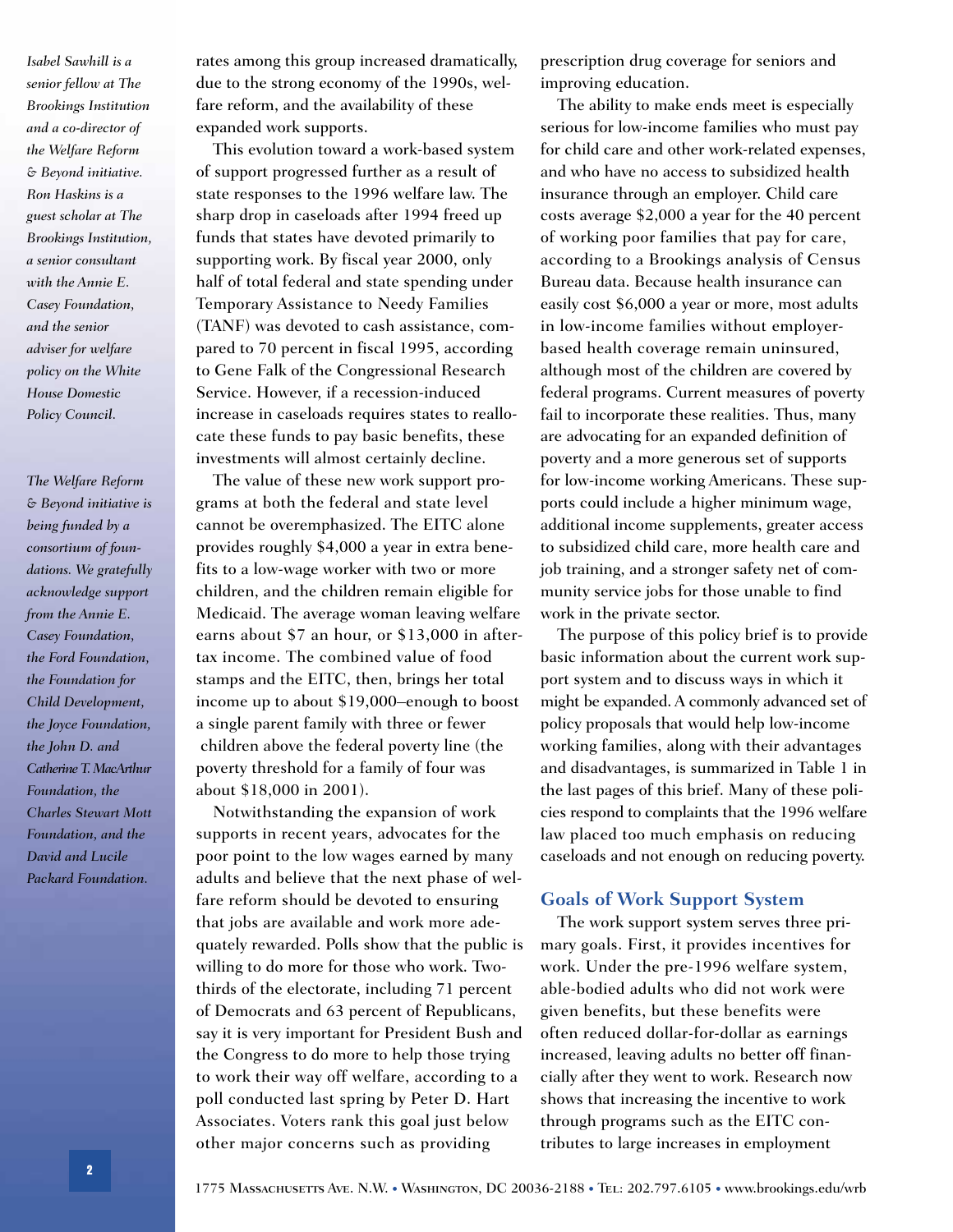among less skilled workers. Still other research shows that programs that combine work requirements with financial incentives can improve educational and other outcomes for children because these incentives raise income beyond what is available from either welfare or work alone.

A second goal of the work support system is to help ensure that parents working at low-wage jobs have enough total income to provide an adequate standard of living. In the past, many low-skilled workers, especially men, were able to find reasonably well-paid jobs in manufacturing. However, in the postindustrial economy, many jobs require high levels of education and far fewer jobs provide good wages for workers with limited education and training. In the long run, the solution to this problem is to improve the nation's education system to equip young people with the job skills needed in the new economy. Another long-run strategy is to increase the proportion of children growing up in families where there are two parents who can share bread-winning and child care responsibilities. But in the short run, and especially for those single parents who have already completed their education and need to support a family, supplementing the low earnings of the least skilled may be the only feasible response—and is a better and more popular approach than expanding welfare.

The third goal of the work support system is to insure that those who lose their jobs or cannot find work will not be destitute. Although this was not a major issue in the late 1990s when the demand for workers was high, it could be a bigger problem during a recession or a prolonged slowdown in the economy. A number of current programs address one or more of these three objectives.

#### **Reforming Work Support Programs**

**Minimum Wage** The current minimum wage of \$5.15 an hour has not been raised since 1997 and leaves a family of three with one full-time worker below the poverty line. This has led to proposals in Congress to raise the minimum wage by \$1.00 or \$1.50 and to index it for inflation. These proposals spark heated debate, with liberals generally arguing that a higher minimum would put a floor under the incomes of low-wage workers and conservatives often arguing that it would be too costly for business and might reduce employment opportunities for the least skilled.

The minimum wage is not very well-targeted. Only one quarter of minimum-wage earners live in poor families. Many teenagers or others in higher income families earn the minimum. At the same time, as shown in research by Isabel Sawhill and Adam Thomas of The Brookings Institution, over 60 percent of wage earners in poor families would benefit from a \$1.00 increase in the minimum wage because they are currently earning less than \$6.15 an hour. The same study also suggests that, even if one makes a relatively strong assumption about the number of jobs that would be lost as a result of a minimum-wage increase, a \$1.00 boost would still lift almost one million people out of poverty.

**Earned Income Tax Credit (EITC)** Enacted in 1975 primarily as a way to offset the payroll taxes paid by low-wage workers, the EITC now provides a 40 percent cash supplement for every dollar of earnings up to about \$10,000 for families with two or more children. Unlike some other tax credits, the EITC is refundable – meaning that families with little or no income tax liability get a check from the Treasury. The maximum benefit of \$4,000 remains flat up to earnings of a little more than \$13,000 and then phases out at the rate of around 20 cents for every dollar of earnings above \$13,000. The supplement is completely gone when earnings reach about \$32,000. By 2000, the federal EITC was providing over \$30 billion in cash supplements to working families, making it the biggest program other than Medicaid and Supplemental Security Income that provides benefits to low-income families. And unlike nearly every other program for lowincome families, it provides benefits only to families that work. It is, in short, the quintessential work support program.

**Child Tax Credit** Prior to 2001, the child tax credit provided few benefits to lower-income families because it was not refundable. But the 2001 tax bill not only expanded the credit from \$500 to \$1,000 per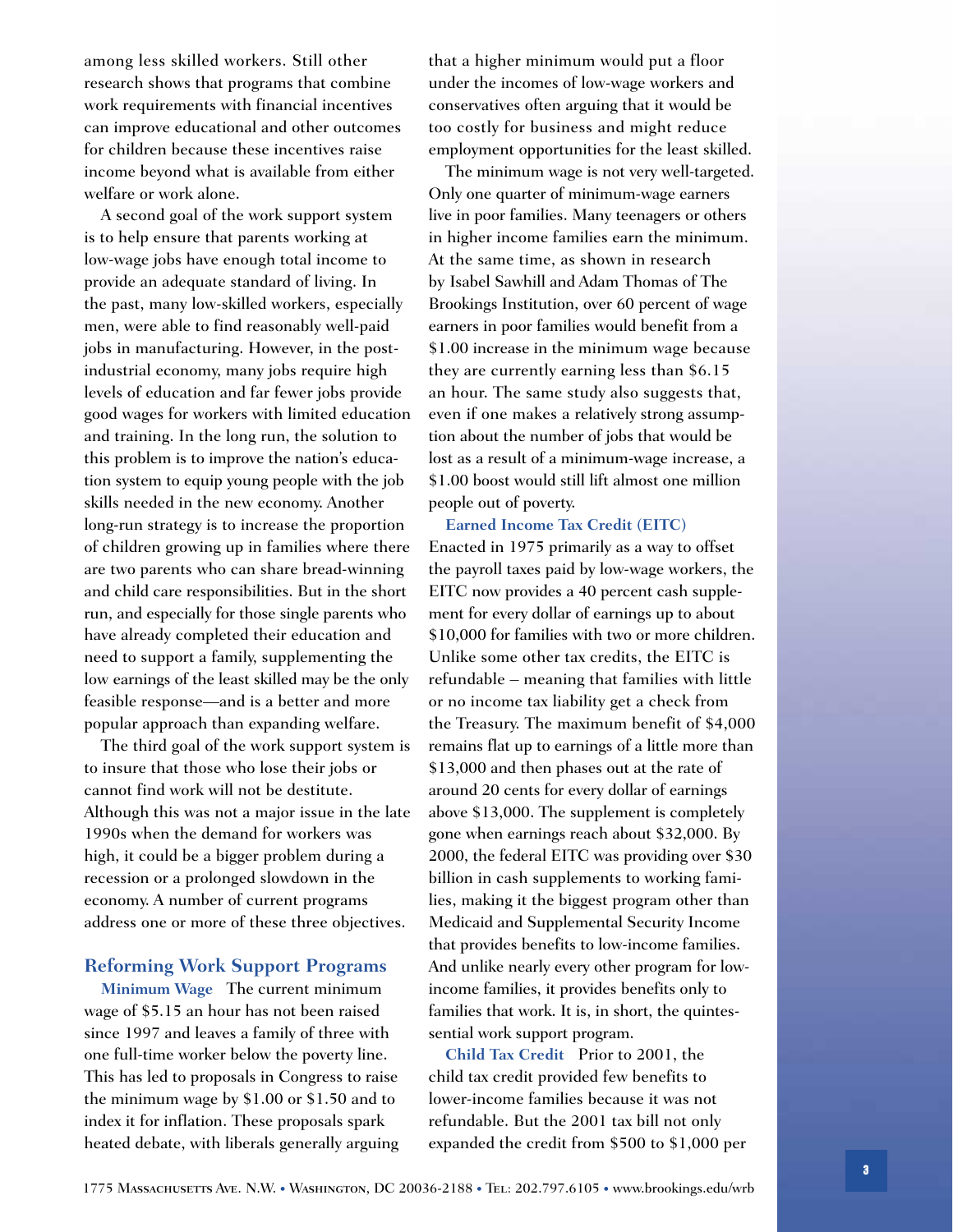child but also made it partially refundable for families with modest amounts of earned income and little or no income tax liability.

The credit provides important assistance to low-income working families but is also very complicated. It could be both simplified and better integrated with the EITC. One option would be to eliminate the child tax credit and create instead a second, and more generous, benefit tier in the EITC available to families that work full-time (as proxied by their having earnings above \$10,000 a year). A two-child family with full-time earnings of less than \$20,000 a year might qualify for a \$6,000 EITC, phasing down to a flat \$1,200 (\$600 per child) at an income of \$44,000 a year. Research done at the Manpower Demonstration Research Corporation suggests that conditioning benefits on full-time work creates a potent incentive for families to work and earn more with few net costs to the government. Moreover, this type of two-tiered working family tax credit has operated quite successfully in Great Britain. However, unless offset by savings from the expansion of the child tax credit to higher income families (not yet phased in), this proposal would be very expensive.

**State Income Supplements** Not all the improvements in the work system have come at the federal level. States have taken two major approaches to improving work incentives. First, since enactment of the 1996 reforms, nearly every state has allowed parents who find jobs to retain more of their welfare benefit. This policy enables many families to work and continue receiving earnings supplements from welfare. These "earned income disregards" vary in duration and generosity. In California, for example, families that go to work can keep \$225 per month plus 50 percent of earnings over \$225 before their welfare benefit is reduced. The disadvantage of generous rules like this is that they discriminate against low-income families that have never been on welfare. Also, under current federal rules, working families can exhaust their five-year limit on welfare while receiving just a small supplement to their earnings. For this reason, time limits may actually

discourage work, and have led to proposals to "stop the clock" on the five year time limit for those who are working a certain number of hours but still receiving some welfare.

A second approach states have followed is to create their own EITC programs. These programs, now available in sixteen states, typically supplement the federal EITC by adding a fixed percentage to whatever is due the family under federal rules. The amount of state supplementation varies from 4 to 25 percent of the federal benefit. However, not all of the state EITCs are refundable, and nineteen states still tax the incomes of families below the poverty line. One way to provide more assistance to low-income working families would be to provide a federal incentive for states to expand their EITCs. The incentive would be a federal matching rate for state EITC payments similar to that in the Medicaid program; states that have high per capita incomes (and hence a bigger tax base) would get a smaller match than states with lower per capita incomes.

Still another approach the federal government could take to encourage work would be to replace the current caseload reduction credit with an employment credit. Under the caseload reduction credit, states are allowed to fulfill their TANF mandatory work requirement by reducing their TANF caseload rather than by placing adults on welfare in actual jobs or in work programs. The employment credit would be designed to encourage states to move people into jobs and not just off the rolls. Such a credit, however, would be administratively complex.

**Food Stamps** Although not a program well targeted to the working poor, the rules governing food stamp eligibility ensure that families of three earning up to around \$19,000 remain eligible for some benefits. Thus, nearly all the families leaving welfare are eligible for food stamps. In a typical situation, with a mother of two earning \$14,000 per year, the family would be eligible for about \$1,000 in food stamps, a major income boost.

Unfortunately, the food stamps program has a number of serious deficiencies in the way it is administered. Research conducted by Sheila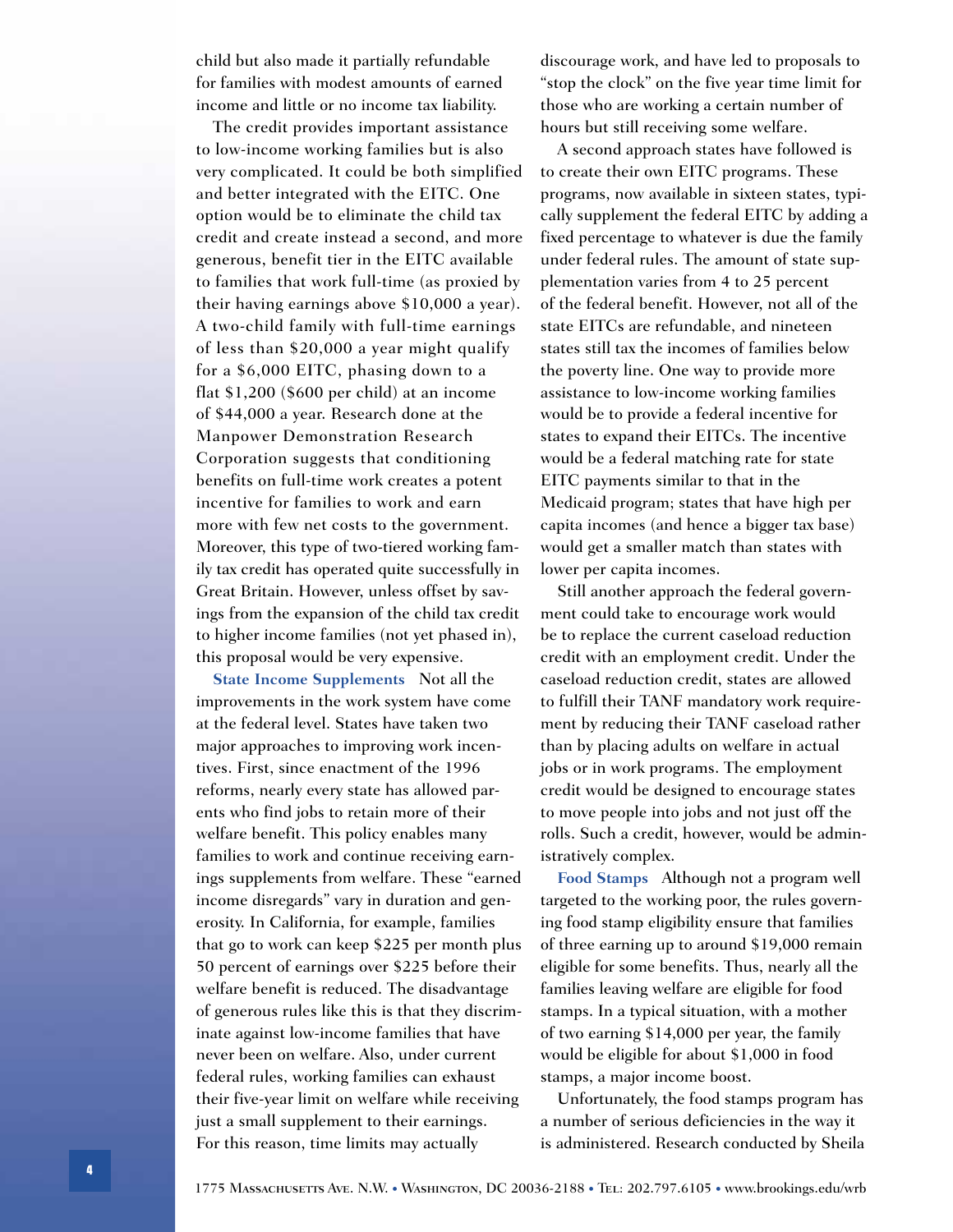Zedlewski and her colleagues at the Urban Institute in Washington, D.C. shows that less than half the families leaving welfare receive the food stamp benefits to which they are entitled. If the administrative problems that contribute to such low participation rates can be reduced, food stamps could take their place alongside the EITC as a benefit of considerable value to working families. Possible reforms include less emphasis on error rates, less frequent redeterminations of eligibility for working families, and presumptive eligibility for some period of time for those leaving welfare for work.

**Medicaid and State Child Health Insurance Program (SCHIP)** A major flaw in the original Medicaid program, enacted in 1965, was that the only way families could qualify for coverage was to join either the Aid to Families with Dependent Children program or the Supplemental Security Income program. Confining Medicaid coverage to welfare beneficiaries was a classic case of building perverse incentives into the nation's welfare system. Thus in 1984 Congress embarked on a series of reforms that broadened Medicaid coverage for children, including those not on welfare. Health insurance for children was expanded still further through enactment of the SCHIP program in 1997. States are now required to cover all poor children under the age of 19, and most states are providing coverage to children in families with incomes under 200 percent of poverty (\$29,000 for a family of three in 2001). Even so, according to the Urban Institute, 23 percent of children in families below 200 percent of poverty remained uninsured in 1999. In addition, state laws vary enormously and families, faced with major hurdles in establishing and maintaining eligibility, often drop out of the system. Although mothers are covered for up to a year after leaving welfare in most states, government health insurance coverage for adults is much narrower than that for children. And only about one quarter of those leaving welfare for work have health coverage through an employer.

There are several ways in which this system could be improved. One would be to cover the parents of eligible children. An Urban Institute study reports that 37 percent of low-income children with public coverage in 1999 had a parent who was uninsured. Another option would be to extend coverage to still more children through either Medicaid or SCHIP. Most low-income working families with incomes above the poverty line but below, say, 200 percent of poverty, find it difficult to afford health insurance. The result is that unless they have coverage through an employer, too many become part of the uninsured population. Reluctance to extend health insurance to this group has foundered on the high cost and disagreements about the best way to do so.

**Child Care** Especially for mothers with young children, child care is a vital work support. As a result, the federal government has a long history of enacting legislation to support child care. The basic outlines of current federal child care policy are as follows. First, the federal government provides states with major funding (almost \$4.6 billion) in the form of a block grant to help low- and moderate-income working families pay for child care. States also use around \$4 billion in TANF dollars to subsidize child care. Although they must ensure that parents have choices in their selection of child care types and facilities, states have tremendous flexibility in the use of federal child care dollars. Second, the federal government does not regulate child care. Rather, responsibility for the quality of care is left to parents and to state and local government. Third, the federal government provides child care subsidies to low-income working and middle-class families through the tax code. However, because these child care tax credits are not refundable, families with no or little income tax liability lose all or part of the credit and most of the benefits accrue to relatively well-off families. Fourth, Head Start and a few other programs provide early education and developmental services to many of the children whose mothers are likely to be on welfare. However, because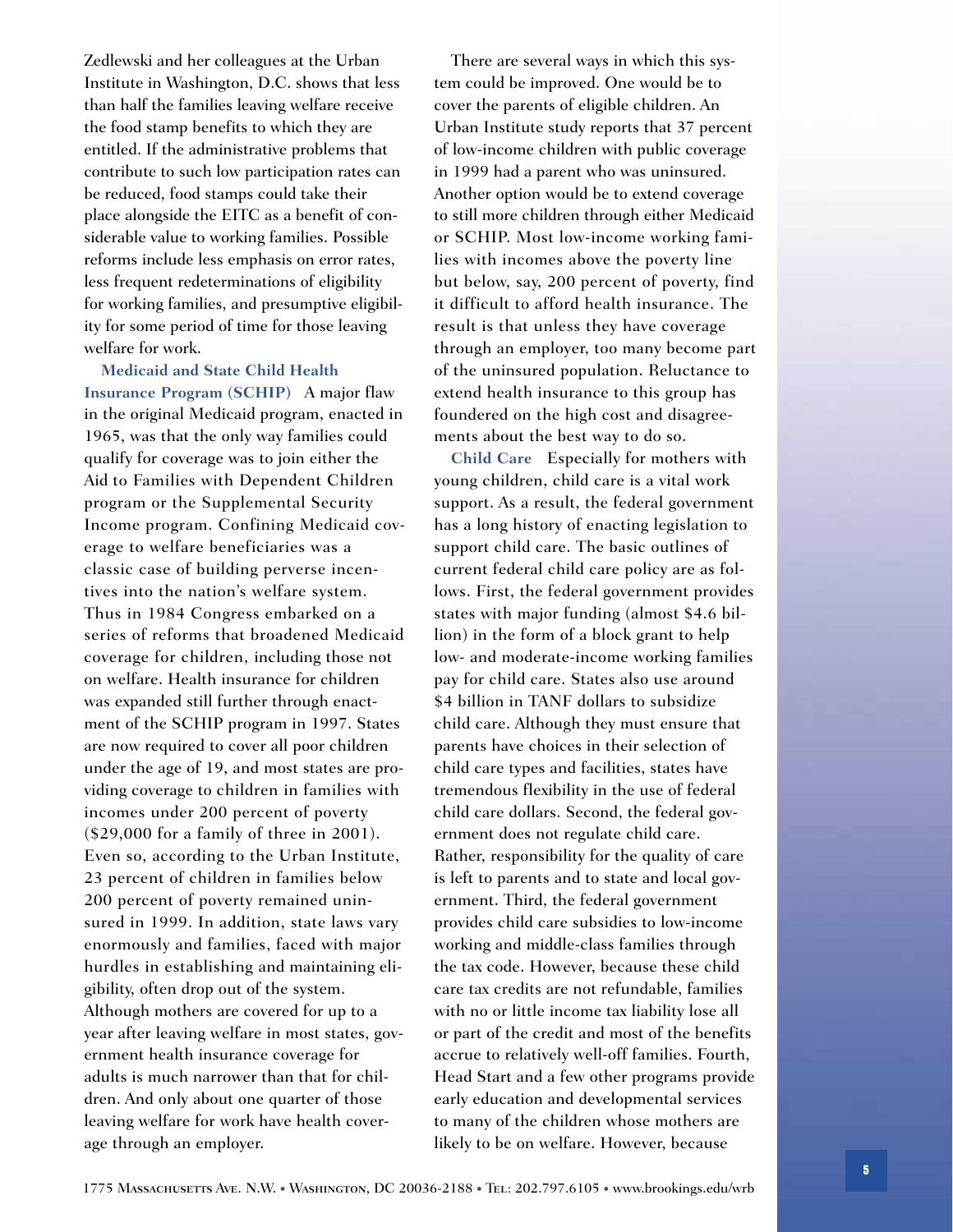these programs are not usually full-day or full-year, they do not fully meet these mothers' need for child care while they work.

The 1996 welfare reform legislation boosted funding for the child care block grant by around \$4.5 billion over 6 years. In addition, states were given authority to spend an unlimited amount of money for child care from their annual share of the \$16.5 billion TANF block grant. Largely as a result of these provisions, total federal spending on child care, Head Start, and other child development programs has increased from \$9 billion in 1993 to over \$20 billion in 2001. State spending on child care has probably increased as well.

Nonetheless, a widely cited Department of Health and Human Services study shows that only 12 percent of children potentially eligible under federal guidelines are receiving subsidies through the child care block grant. These guidelines permit families with incomes of up to 85 percent of a state's median (median family income in the United States was \$51,000 in 2000) to receive state child care subsidies. However, it was not Congress' intent to make all of these families eligible and most states have established somewhat lower income eligibility limits.

Other studies suggest that current funding is adequate to provide subsidized care for all families leaving welfare who need it, but many families have difficulty accessing the benefits for which they are eligible and only about a third of mothers leaving welfare receive subsidized care. Equally important, research suggests that there is not enough funding to serve all of the working poor, especially those who have never been on welfare. Some states, such as Illinois, have sought to extend child care assistance to this group. Waiting lists exist in some states and child development experts are concerned about the quality of available care. If every state were to provide as much assistance to the working poor as Illinois now does, funding for child care would need to increase by about 50 percent, according to a study by Jean Layzer and Ann Collins conducted at Abt Associates in Cambridge. But even this level of funding would provide little room for quality

improvements. For these and other reasons, proposals to expand funding for the child care block grant are likely to be considered during the reauthorization debate.

**Child Support Enforcement** Child support enforcement is a federal-state program that attempts to collect money from parents who do not live with their children. There are now over 50,000 child support caseworkers in the U.S. who, thanks to sweeping reforms enacted as part of the 1996 welfare reform law, have numerous collection mechanisms and information systems at their finger tips. In the last decade, child support collections nationwide have nearly doubled to about \$18 billion.

Child support payments are potentially a major support for struggling single mothers and their children. If a mother of two earning \$10,000 received even the modest sum of \$2,000 in child support, her total income including EITC, food stamps, and child support would be \$18,000. Unfortunately, data from the Census Bureau show that only about one quarter of single mothers with total incomes below \$23,000 received child support in 2000 and the average amount they received was only \$620. On the other hand, the mothers who actually received child support in 2000 got almost \$2,600, a considerable sum to these families. It does appear that both the percentage of families receiving child support and the amount of money they receive are creeping up, although the pace of improvement is slow.

Even so, a realistic assessment of the role of child support in supporting low-income single mothers requires us to have modest expectations. The program is improving and the help provided to mothers who actually receive payments is substantial. But future improvement is constrained by the fact that many of the fathers of poor mothers have limited income, especially when they are young. Even so, the nation should continue its current course of aggressive improvement in the child support program. The frequency of paternity establishment, which more than doubled between 1994 and 2000, is one of the great successes of social policy in recent decades and implies that the program can expect to continue its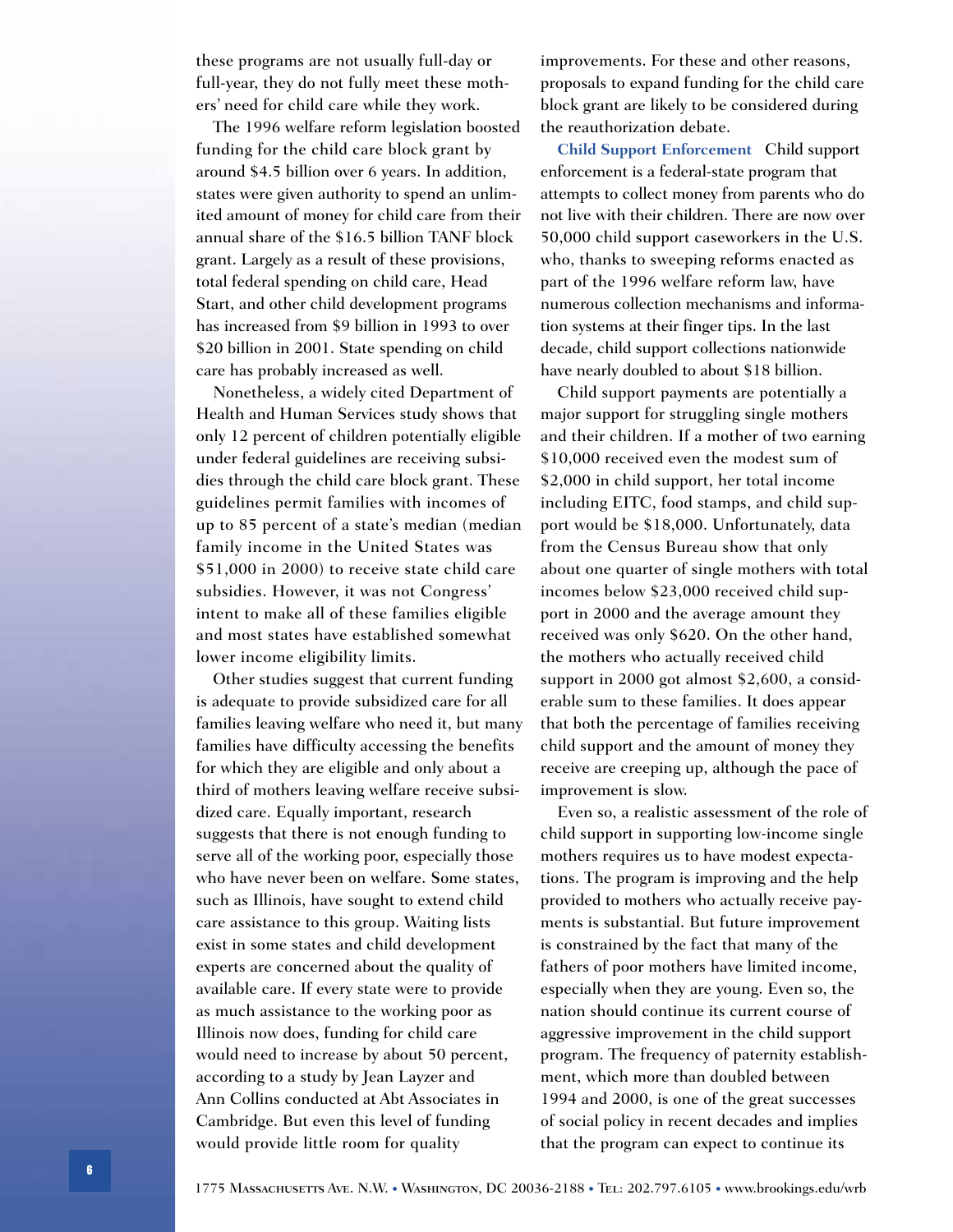current path of modest improvement. One policy that would lead to instant improvement in the financial status of single mothers is reversing the current practice of government retention of some child support payments to mothers who spent time on welfare. Approximately half the money collected on overdue child support owed to mothers who have left welfare is retained by states as an offset for welfare payments. If Congress provided financial incentives for states to give all this money to mothers, the income of these mothers could be increased by as much as \$1 billion per year.

**Education and Training** Greater access to education and training would seem to be an obvious solution to the low wages earned by less skilled workers. For this reason, the pre-1996 welfare system stressed the importance of helping recipients acquire skills before taking a job. In contrast, the new law stresses "work first" and limits access to skill-building programs among those still on welfare.

This new emphasis is based on research, such as a recent comprehensive study by the Manpower Demonstration Research Corporation, suggesting that "work first" is a more cost effective approach to increasing employment and earnings. In addition, welfare leavers have the same opportunities to access community colleges, tuition assistance through Pell grants, and other forms of training as the rest of the low-income population. However, some liberalization of the amount of education and training that can be counted toward a state's work participation requirement might enable more mothers on welfare to gain the skills they need to get better jobs with higher pay. This approach might be especially appropriate for mothers returning to the welfare rolls because they have been laid off from their jobs during a recession. This group is likely to have a better understanding of the world of work, to be highly motivated to find work in another sector of the economy, and to have "earned" the right to upgrade their skills.

Not all education and training programs are effective. But programs that are closely aligned to the needs of employers, that use

existing institutions such as community colleges, and that train for jobs in high growth sectors such as health care could probably help families move up the occupational ladder. Calls for more state flexibility in the use of TANF funds for such purposes, and especially for demonstration programs, are likely to be an important part of the reauthorization debate.

**Streamlining the Process** There are a variety of other support programs that low-income working families can access, including housing assistance, transportation assistance, and several child nutrition programs. Indeed, one problem for families is that there are a multitude of programs, all with somewhat different eligibility rules and administrative systems. Finding the time to apply, or reapply, for all of these different forms of assistance can be an exercise in frustration for an employed parent trying to balance work and care of children, especially if the benefits are uncertain or small. The result is that many families simply give up and fail to receive benefits for which they are eligible.

A possible solution is to establish a single application process for as many of these benefits as possible, to allow families to apply at times and places consistent with their work obligations, and to extend eligibility certification periods for those in regular jobs. If a single application for the EITC, the child tax credit, food stamps, Medicaid, and a child care voucher or tax credit could be established, it would go a long way toward solving the problems these families experience with bureaucratic hurdles. It would also make more visible a troubling feature of the entire system: as earnings increase these benefits disappear at a rapid rate, thereby undermining one of the goals of a system that is supposed to reward work. Unfortunately, there are no easy solutions to this problem, since making benefit reduction rates less steep would be very costly to the federal budget.

#### **When Work Disappears: Unemployment Insurance, a Contingency Fund, and Community Service Jobs**

Before welfare was reformed in 1996, the prevailing assumption was that low rates of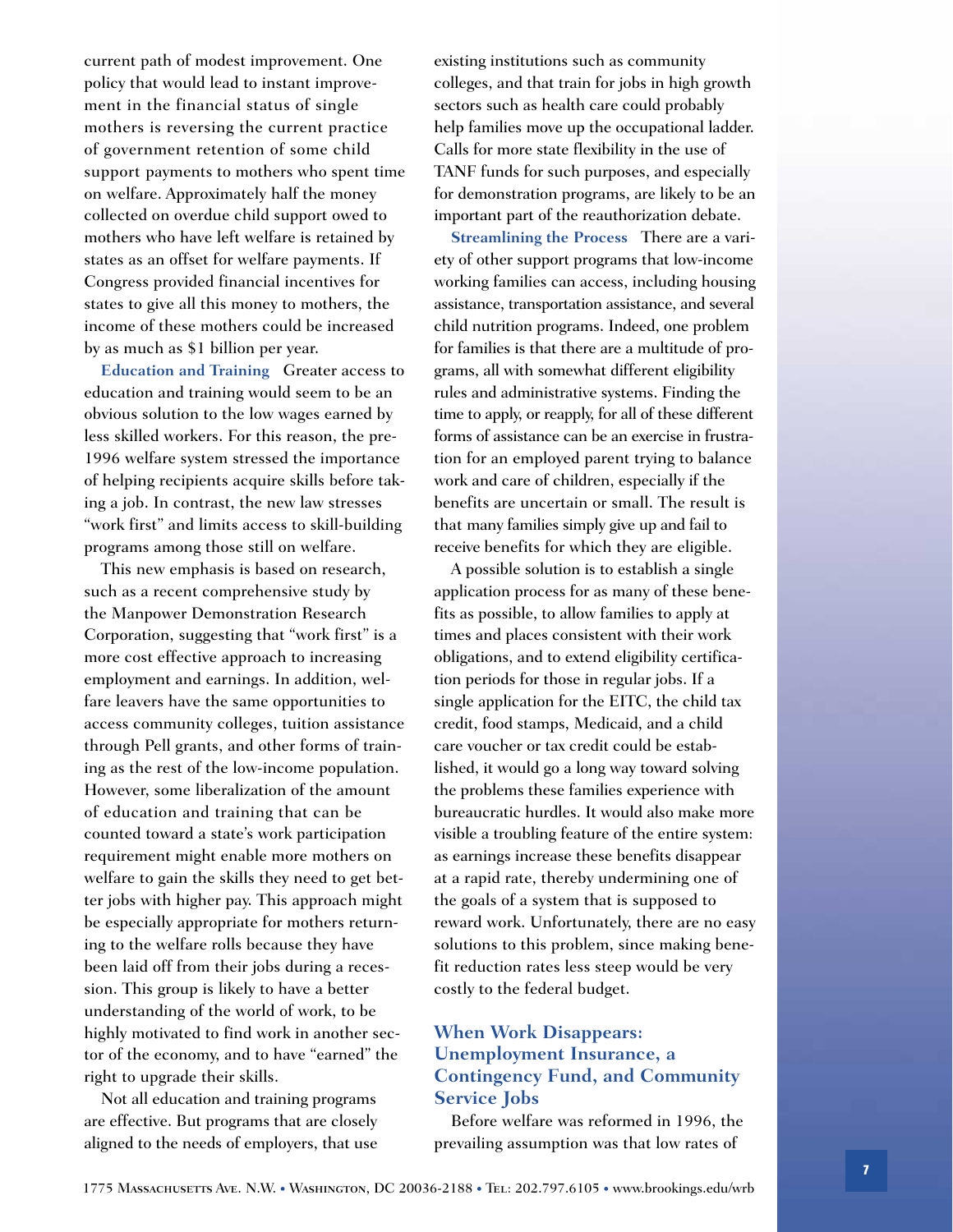employment among less educated mothers reflected, to a large degree, a dearth of jobs for which they qualified. But the experience of the late 1990s proved that even low-skilled individuals can, if pushed by the welfare system, pulled by the work support system, and buoyed by a strong economy, find work and increase their earnings. Employment rates among women with less than a high school degree, for example, increased from 33 percent to 53 percent between 1994 and 2001, according to the Urban Institute.

But there will always be some adults for whom finding a private-sector job is difficult and the number of such people invariably increases substantially during an economic downturn. Adults with an adequate work history who have been laid off (rather than quit their job) and who want to work fulltime qualify for unemployment insurance. Research by Harry Holzer of Georgetown University suggests that 30 to 40 percent of welfare leavers qualify and might be eligible for benefits of around \$400 a month. Proposals have been made to broaden coverage by including the most recent quarter of work in the base period earnings calculation; to include those seeking part-time as well as full-time work; to make the weekly benefit more generous; and to extend benefits from the normal 26 weeks to 39 weeks. If enacted, these reforms would increase the proportion of newly employed welfare mothers eligible for unemployment insurance. Even so, many mothers would remain ineligible, mainly because they often voluntarily leave rather than lose their jobs. In addition, the vast majority of adults who have left welfare since 1996 have not exhausted their five-year time limit and thus would be eligible to return to the welfare rolls.

Also worrisome is the possibility that fiscally-strapped states will not have sufficient funds during a recession to pay for both rising caseloads and continued work supports. Without some encouragement and assistance from the federal government, states are likely to cut back on existing work support services, such as child care, and channel the funds into paying for cash assistance. The progress that

has been made over the past five years in linking many of the welfare poor to jobs could be threatened. To avoid this outcome, the federal government needs, at a minimum, to maintain existing TANF funding and may want to provide a cyclically based contingency fund to the states. A contingency fund was provided in the 1996 law but it expired at the end of fiscal 2001. Some states have been able to save a portion of their TANF block grant and can draw down these rainy day funds to pay for rising caseloads. But others have exhausted these surpluses, responding in part to congressional prompting that they should use them or lose them.

Still another possibility is that the economy will remain somewhat depressed for a lengthy period and fail to replicate the very low unemployment conditions of the late 1990s. In this case, states may want to provide community service jobs for those unable to find work in the private sector. In the absence of such programs, it will be hard for states to enforce existing work requirements and time limits on welfare. The availability of community service jobs is not only the ultimate safety net but helps to discriminate between those who really want to work and those who use the perceived lack of jobs as a reason to stay home. So far only a few states and communities have felt the need to provide jobs of last resort for those unable to find jobs in the private sector.

**Summing Up** The reform of the welfare system in 1996 has tended to overshadow equally important reforms in the work support system over the past decade and a half. Not only has the federal government expanded its support – especially for the EITC, Medicaid, and child care – but the states have used the funds freed up by the decline in their welfare caseloads to invest heavily in these same supports. When Congress takes up welfare reform reauthorization in 2002, policies to maintain and improve the work support system should be an important part of the debate.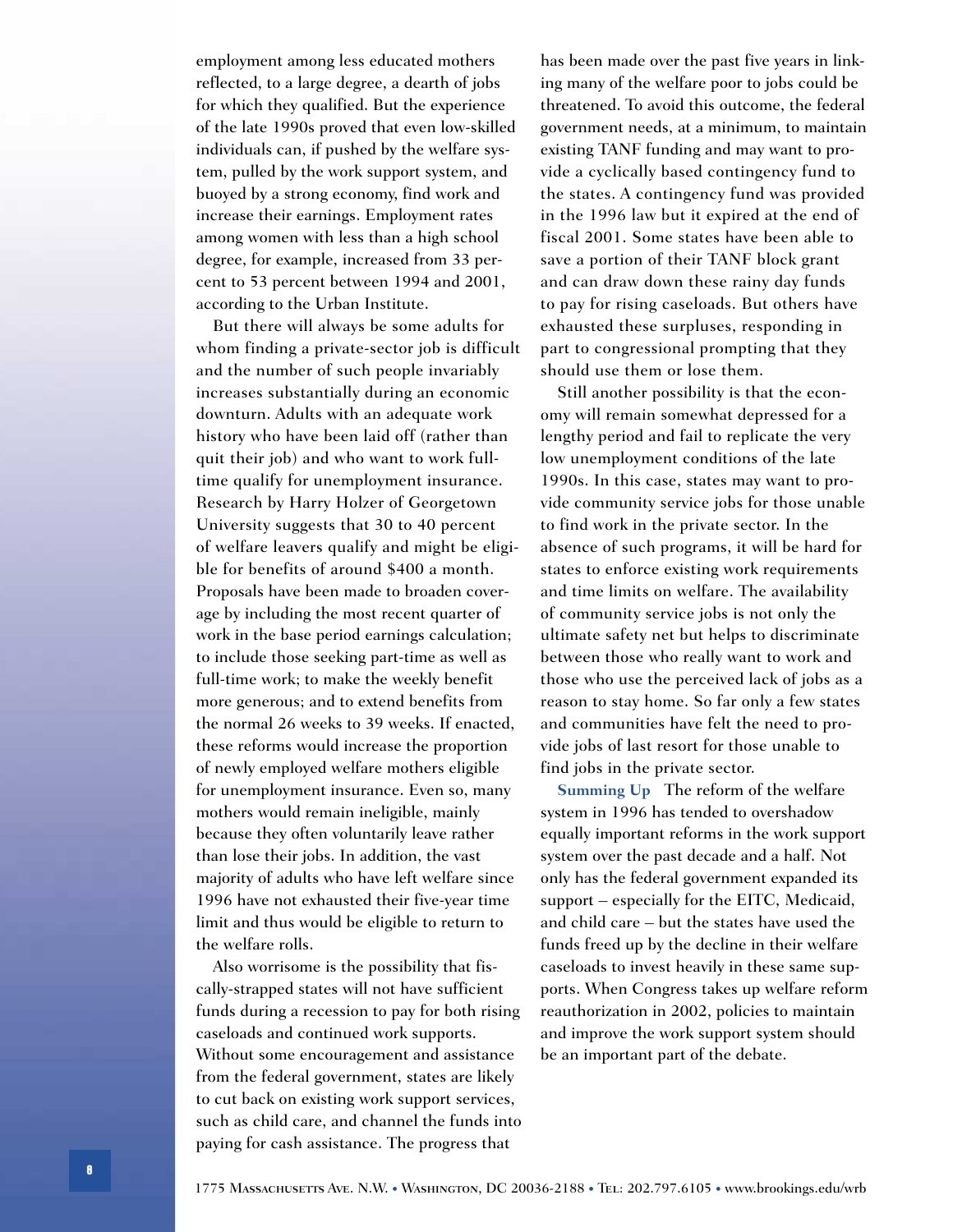| Pros                                                                                                                                                                                                                                              | Cons                                                                                                     |  |
|---------------------------------------------------------------------------------------------------------------------------------------------------------------------------------------------------------------------------------------------------|----------------------------------------------------------------------------------------------------------|--|
| Raise the Minimum Wage and Index it for Inflation                                                                                                                                                                                                 |                                                                                                          |  |
| • A \$1.00 increase would remove roughly one million<br>people from poverty                                                                                                                                                                       | • Business might hire fewer low-wage workers,<br>especially youth                                        |  |
| • Indexation would protect low-wage workers' standard<br>of living and ensure that Congress doesn't have to<br>continually adjust the minimum<br>• Benefits would ripple up the wage scale, producing<br>additional benefits for low-wage workers | • Costs would be a burden to the private sector,<br>especially as it struggles to recover from recession |  |
|                                                                                                                                                                                                                                                   | • Most people who receive the minimum wage are<br>not poor                                               |  |
| Add a Second Tier to EITC and Integrate with Child Tax Credit                                                                                                                                                                                     |                                                                                                          |  |
| • Encourages work, especially full time work, and<br>improves living standards                                                                                                                                                                    | • Depending on generosity of second tier, and phase out<br>rates, could be expensive                     |  |
| • Simplifies the tax system                                                                                                                                                                                                                       | • Uses the tax system to achieve social objectives (a<br>back-door spending program)                     |  |
| • Better targets existing tax credits on low and<br>moderate-income families                                                                                                                                                                      | • Does not help those unable to earn \$10,000 a year                                                     |  |
| • Helps mothers stay off welfare                                                                                                                                                                                                                  | • Does not get funds to people on a weekly or monthly<br>basis (tax payments are usually annual)         |  |
|                                                                                                                                                                                                                                                   | Stop Clock for Recipients Working More than Twenty Hours a Week While on Welfare                         |  |
| • Encourages mixing of welfare and work among low-<br>wage workers which research shows to be a more<br>cost-effective strategy for reducing poverty and improv-<br>ing child outcomes than welfare or work requirements<br>alone                 | • May lead to long-term dependency on<br>government benefits                                             |  |
|                                                                                                                                                                                                                                                   | • May not send strong signal to frontline workers or<br>recipients about temporary nature of assistance  |  |
| • Simplifies state funds accounting                                                                                                                                                                                                               |                                                                                                          |  |
| Provide Federal Incentive for States to Expand their EITCs                                                                                                                                                                                        |                                                                                                          |  |
| • Makes work pay                                                                                                                                                                                                                                  | • Potentially very expensive                                                                             |  |
| · Unlike work disregards, not limited to<br>welfare recipients                                                                                                                                                                                    | Bigger EITC benefit would cause some adults to work<br>fewer hours                                       |  |
| • Promotes federal-state sharing of financial<br>responsibility for working poor                                                                                                                                                                  |                                                                                                          |  |
| • Two-parent families might have one parent spend more<br>time with their children                                                                                                                                                                |                                                                                                          |  |
|                                                                                                                                                                                                                                                   | <b>Encourage States to Strengthen Work Supports by Increasing TANF Funding</b>                           |  |
| • Maintains momentum of existing state efforts to help<br>the working poor and thereby reduces dependency                                                                                                                                         | • No assurance states will use TANF funds to expand<br>work supports                                     |  |
| • Recognizes that cash assistance caseload is no longer<br>an adequate measure of need                                                                                                                                                            | • Expensive                                                                                              |  |
| • Allows for local choice and experimentation                                                                                                                                                                                                     |                                                                                                          |  |
|                                                                                                                                                                                                                                                   |                                                                                                          |  |

 $\sqrt{ }$ 

٦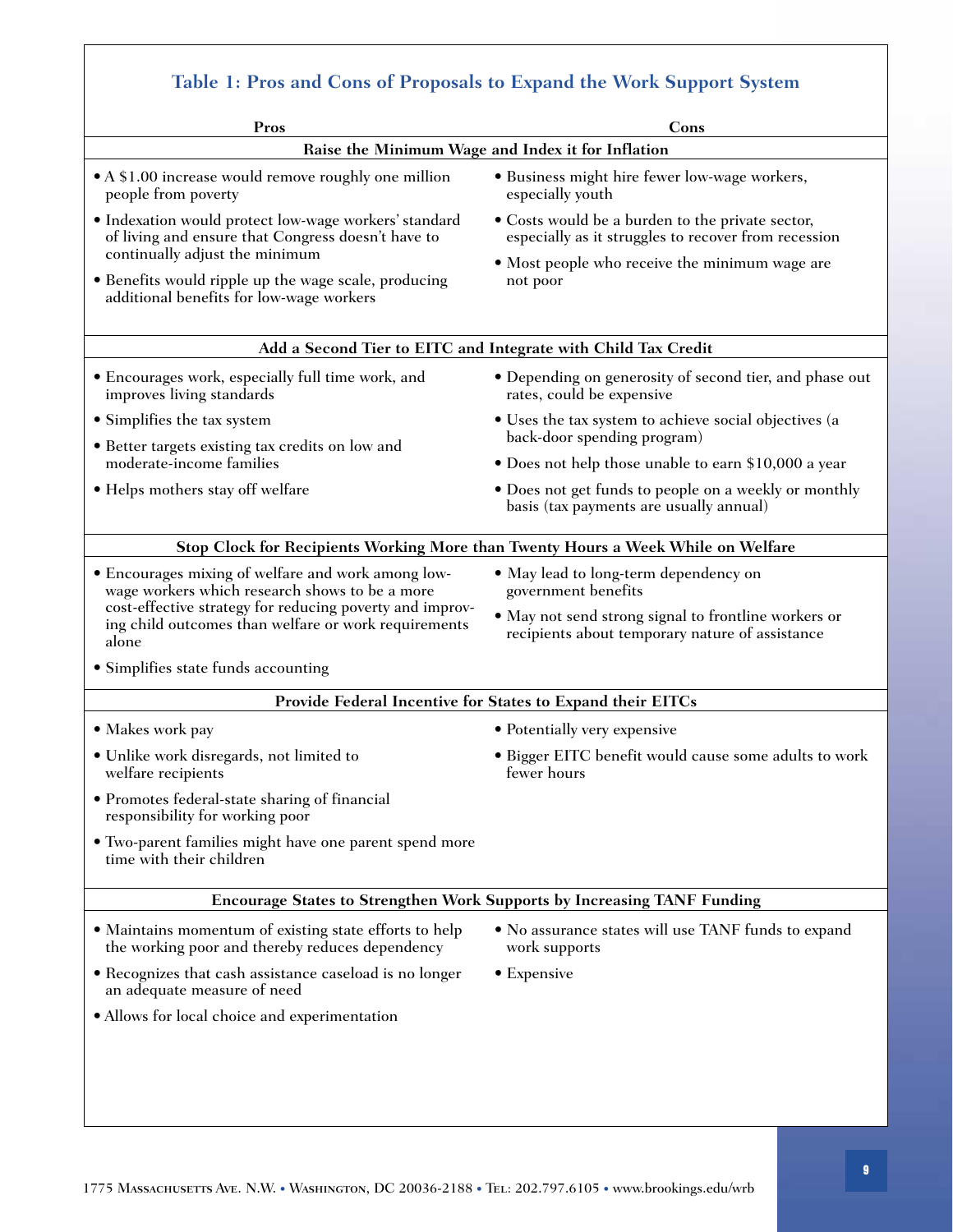| Table 1, continued                                                                                                                                                                                                                                  |                                                                                                    |  |
|-----------------------------------------------------------------------------------------------------------------------------------------------------------------------------------------------------------------------------------------------------|----------------------------------------------------------------------------------------------------|--|
| Pros                                                                                                                                                                                                                                                | Cons                                                                                               |  |
| Replace TANF Caseload Credit with Credit Linked to Employment                                                                                                                                                                                       |                                                                                                    |  |
| • Provides greater incentive for states to meet their par-<br>ticipation requirements by moving people into jobs and<br>not just off welfare<br>• Encourages states to develop work programs so more<br>TANF recipients can be productively engaged | • Difficult to administer; must define what counts as<br>employment and how long it needs to last  |  |
|                                                                                                                                                                                                                                                     | • Does not recognize marriage as important route<br>off welfare                                    |  |
| <b>Improve Application Process for Food Stamps and Other Noncash Benefits</b>                                                                                                                                                                       |                                                                                                    |  |
| • Addresses the problem that low participation rates are<br>caused in part by difficulty of applying for benefits                                                                                                                                   | • Political and bureaucratic hurdles                                                               |  |
|                                                                                                                                                                                                                                                     | • Increased error rates                                                                            |  |
| • Rewards working families for responsible behavior                                                                                                                                                                                                 | • Increased costs                                                                                  |  |
| • Increases the well-being of working families                                                                                                                                                                                                      |                                                                                                    |  |
| <b>Expand Medicaid Coverage to Parents</b>                                                                                                                                                                                                          |                                                                                                    |  |
| · Improves access to health care for low-income adults<br>who are working but uninsured                                                                                                                                                             | • Imposes new costs on both federal and state<br>governments                                       |  |
| • May increase participation among eligible children                                                                                                                                                                                                | • May subsitute for employer-provided coverage                                                     |  |
| <b>Increase Funding for Child Care</b>                                                                                                                                                                                                              |                                                                                                    |  |
| · Allows states to serve more low-income families,                                                                                                                                                                                                  | • Possible substitution of paid for unpaid care                                                    |  |
| increase provider reimbursement rates, or lower<br>co-payments by families                                                                                                                                                                          | • Federal Government is already spending<br>a lot                                                  |  |
| • Promotes equity between welfare leavers and other<br>low-income families                                                                                                                                                                          | • Does not sufficiently reward other reasons for<br>reduced dependency (e.g., marriage)            |  |
| • Allows states to make additional investments in<br>quality child care                                                                                                                                                                             | • Expensive                                                                                        |  |
|                                                                                                                                                                                                                                                     |                                                                                                    |  |
| Allow More Education and Training to Count Toward Work Participation Rates<br>• Evidence that education and training for adults on                                                                                                                  |                                                                                                    |  |
| • Encourages states to design programs to upgrade skills<br>• May lead to increased earnings and reduce welfare<br>use, especially over longer run                                                                                                  | welfare increases employment or wages is weak                                                      |  |
|                                                                                                                                                                                                                                                     | • Might undermine effort to change culture and<br>expectations in welfare offices to focus on work |  |
| <b>Give All Child Support Payments to Mothers and Children</b>                                                                                                                                                                                      |                                                                                                    |  |
| · Will increase the financial security of female-headed                                                                                                                                                                                             | • May reduce work effort by mothers                                                                |  |
| low-income families                                                                                                                                                                                                                                 | • Expensive for both federal and state                                                             |  |
| • May allow mothers to work less and spend more<br>time with their children                                                                                                                                                                         | governments                                                                                        |  |
| • May provide incentives for low-income fathers to<br>pay child support                                                                                                                                                                             |                                                                                                    |  |
| · May improve relations between fathers and their<br>children and the children's mother                                                                                                                                                             |                                                                                                    |  |
|                                                                                                                                                                                                                                                     |                                                                                                    |  |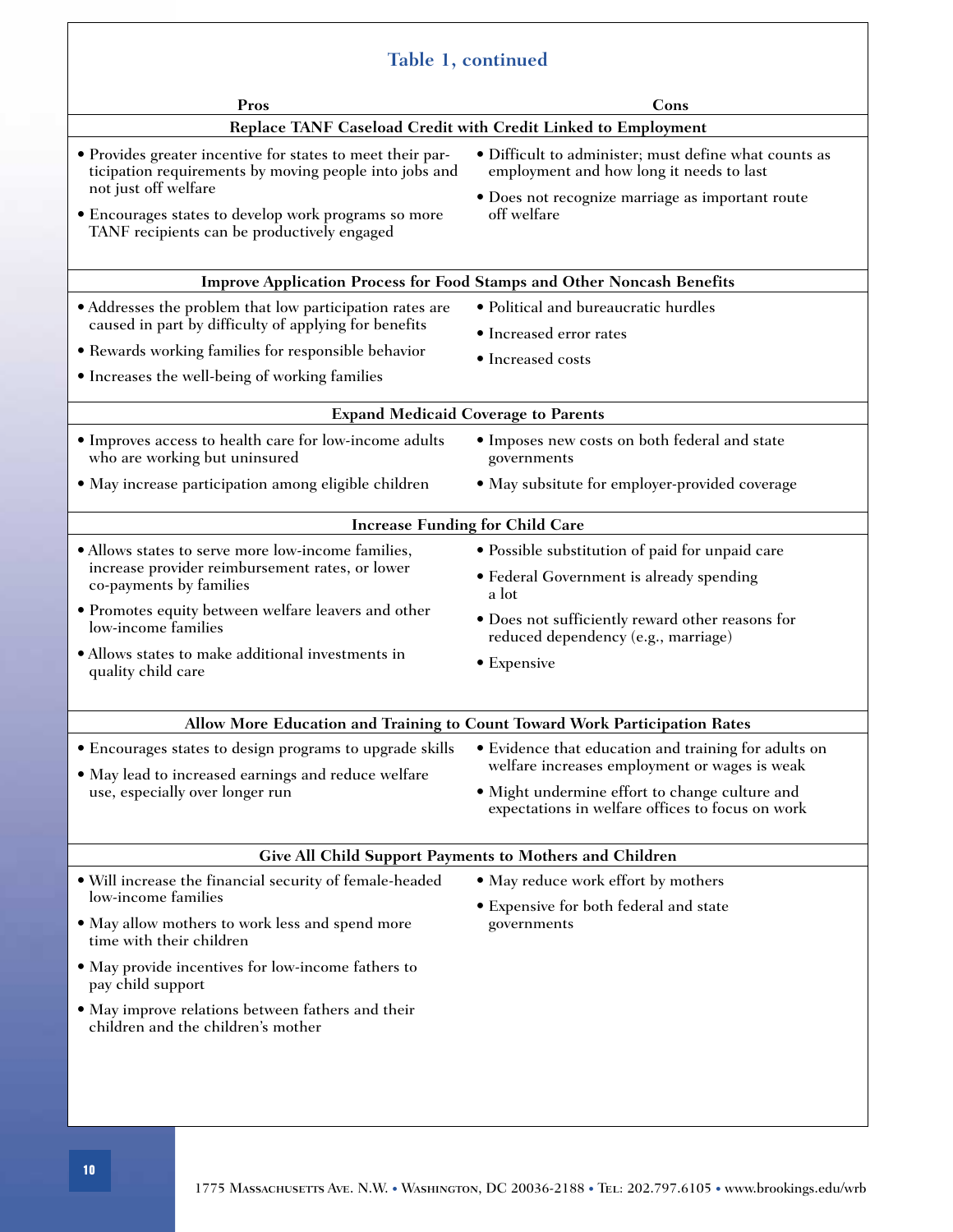#### **Table 1, continued**

| rable 1, continued                                                                                                                                                                              |                                                                                                                |  |
|-------------------------------------------------------------------------------------------------------------------------------------------------------------------------------------------------|----------------------------------------------------------------------------------------------------------------|--|
| Pros                                                                                                                                                                                            | Cons                                                                                                           |  |
| Provide a Contingency Fund to Pay for Increase in Caseloads During Recessions                                                                                                                   |                                                                                                                |  |
| • Provides safety net for laid-off low-income workers<br>· State balanced budget requirements limit state<br>spending during recessions<br>• Provides federal stimulus to offset state spending | • Work support a lower priority than welfare and may<br>have to be sacrificed during a downturn<br>• Expensive |  |
| decline                                                                                                                                                                                         |                                                                                                                |  |
| <b>Reform Unemployment Insurance</b>                                                                                                                                                            |                                                                                                                |  |
| • By making more low-wage workers eligible, reduces<br>likelihood of return to welfare                                                                                                          | • Most proposals would not reach many adults who have<br>left welfare                                          |  |
|                                                                                                                                                                                                 | • Part-time workers and those with limited experience<br>haven't earned benefits                               |  |
| <b>Encourage States to Provide Community Service Jobs</b>                                                                                                                                       |                                                                                                                |  |
| • Helps the hardest to employ and those unemployed in<br>a slack economy<br>• Makes a work requirement more reasonable<br>• Identifies those already working or unwilling to work               | • Hard to administer<br>• Could displace low-paid workers who are already<br>employed<br>$\bullet$ Expensive   |  |
|                                                                                                                                                                                                 |                                                                                                                |  |

#### **Additional Reading**

Congressional Budget Office. 1998. *Policy Changes Affecting Mandatory Spending for Low-Income Families not Receiving Cash Welfare.* Washington, D.C..

Falk, Gene. August 6, 2001. *Welfare Reform: FY2000 TANF Spending and Recent Spending Trends.* Washington, D.C.: Congressional Research Service.

Hart, Peter D. 2001. *Poll on Tax Policies and the Needs of Poor and Low-Income Americans* (Memorandum). See: http://www.makingwageswork.org/hartmemo.htm.

Holzer, Harry J., and Douglas Wissoker. 2001. *How Can We Encourage Job Retention and Advancement for Welfare Recipients?* (Series A, No. A-49). Washington, D.C.: Urban Institute.

Manpower Demonstration Research Corporation. 2001. *National Evaluation of Welfare-to-Work Strategies.* New York.

Robins, Philip K., Charles Michalopoulos, and Elsie Pan. 2001. "Financial Incentives and Welfare Reform in the United States." *Journal of Policy Analysis and Management,* 20(1): 129-149.

Sawhill, Isabel, and Adam Thomas. 2001. *A Hand Up for the Bottom Third: Toward a New Agenda for Low-Income Working Families* (Children's Roundtable Working Paper). Washington, D.C.: Brookings.

Zedlewski, Sheila R., Sara H. Brauner. 1999. *Are the Steep Declines in Food Stamp Participation Linked to Falling Welfare Caseloads?* (Series B, No. B-3). Washington, D.C.: Urban Institute.